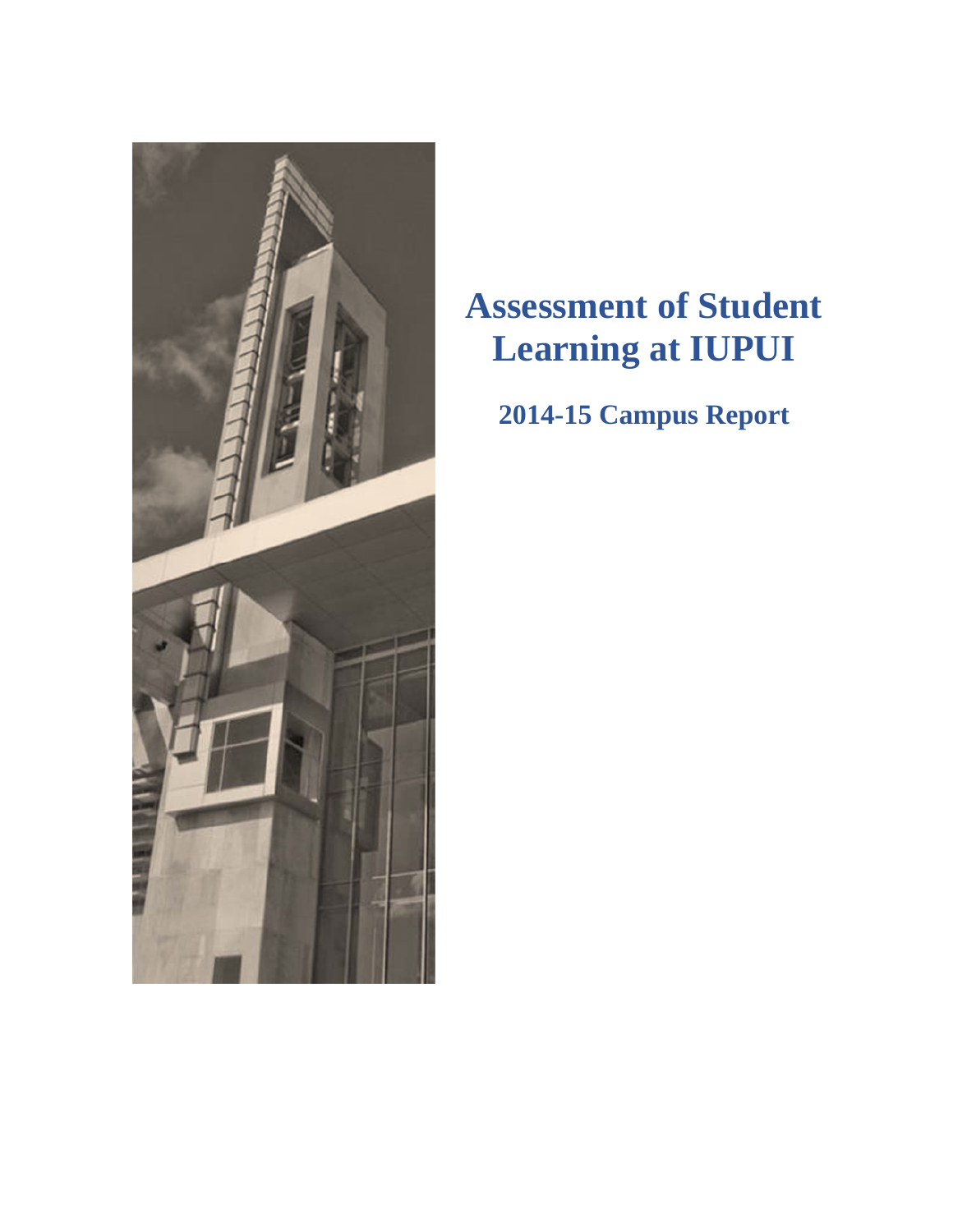# **Contents**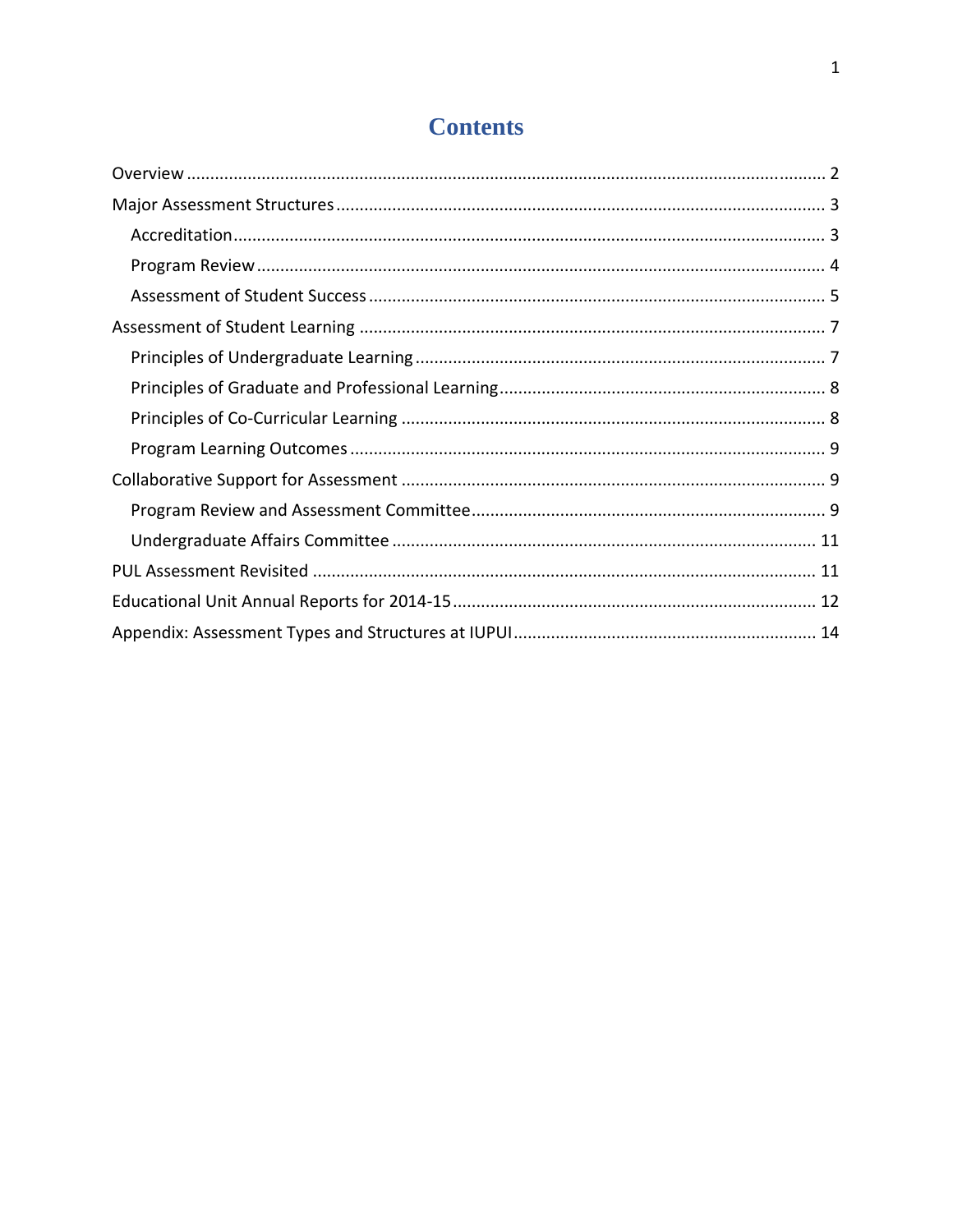# **Assessment of Student Learning at IUPUI 2014-15 Campus Report**

## **Overview**

IUPUI assesses student learning for two primary purposes: (1) to assure ourselves and our students that their learning experience at IUPUI meets or exceeds appropriate standards; and (2) to inform and guide improvements to our pedagogy, our programs, and our services. In addition, we have regularly reported to stakeholders through the annual IUPUI *Performance Report* (currently being re-conceived as part of a new reporting framework) and, since 2003, through this report and its predecessor, which was developed for the Indiana Commission for Higher Education. These reports are publicly available on the IUPUI web site at http://strategicplan.iupui.edu/Performance-Report/Archive for the *Performance Report* and at http://planning.iupui.edu/assessment/reports.html for this assessment report.

At an institution with more than 30,000 students in 17 schools and two colleges, assessment is multi-faceted and complex. This report highlights the many approaches to and structures that support assessment at IUPUI at campus and unit levels, from articulating learning outcomes through strengthening curricula and teaching practices based on assessment findings.

The words *assessment*, *evaluation*, and *measurement* are often used as synonyms, but advanced practitioners make distinctions among them. In higher education, it is more common to use the term "assessment" in relationship to learning, while "evaluation" frequently applies to projects or administrative procedures, and "measurement" connotes for many people a quantitative dimension. This report takes its definition of "assessment" from a glossary compiled by the Advanced Practices Subcommittee of the IUPUI Program Review and Assessment Committee (PRAC):

**Assessment:** is the systematic collection, review, and use of information about educational programs undertaken for the purposes of improving student learning and development (Palomba & Banta, 1999). The purpose of assessment is to provide information about the student learning and development that occurs as a result of a program. A "program" may be any activity, project, function, or policy that has an identifiable purpose or set of objectives.

(http://planning.iupui.edu/evalassess/DRAFTGlossaryofAssessmentTerms.pdf)

For purposes of this report, then, assessment determines whether, what, how, and how well students learn. It addresses factors known to affect or correlate with students' academic success. It is linked with, but not the same as, measures related to students' completion success (e.g., retention and graduation rates). Its overarching purposes at the unit and campus levels are to improve student learning and program effectiveness in supporting that learning.

Within degree programs, responsibility for assessment of student learning rests with the faculty, whether assigning course grades, determining satisfactory accomplishment of the Principles of Undergraduate Learning (PULs) and of Graduate and Professional Learning (PGPLs), or confirming that students have achieved a program's expected learning outcomes and are ready to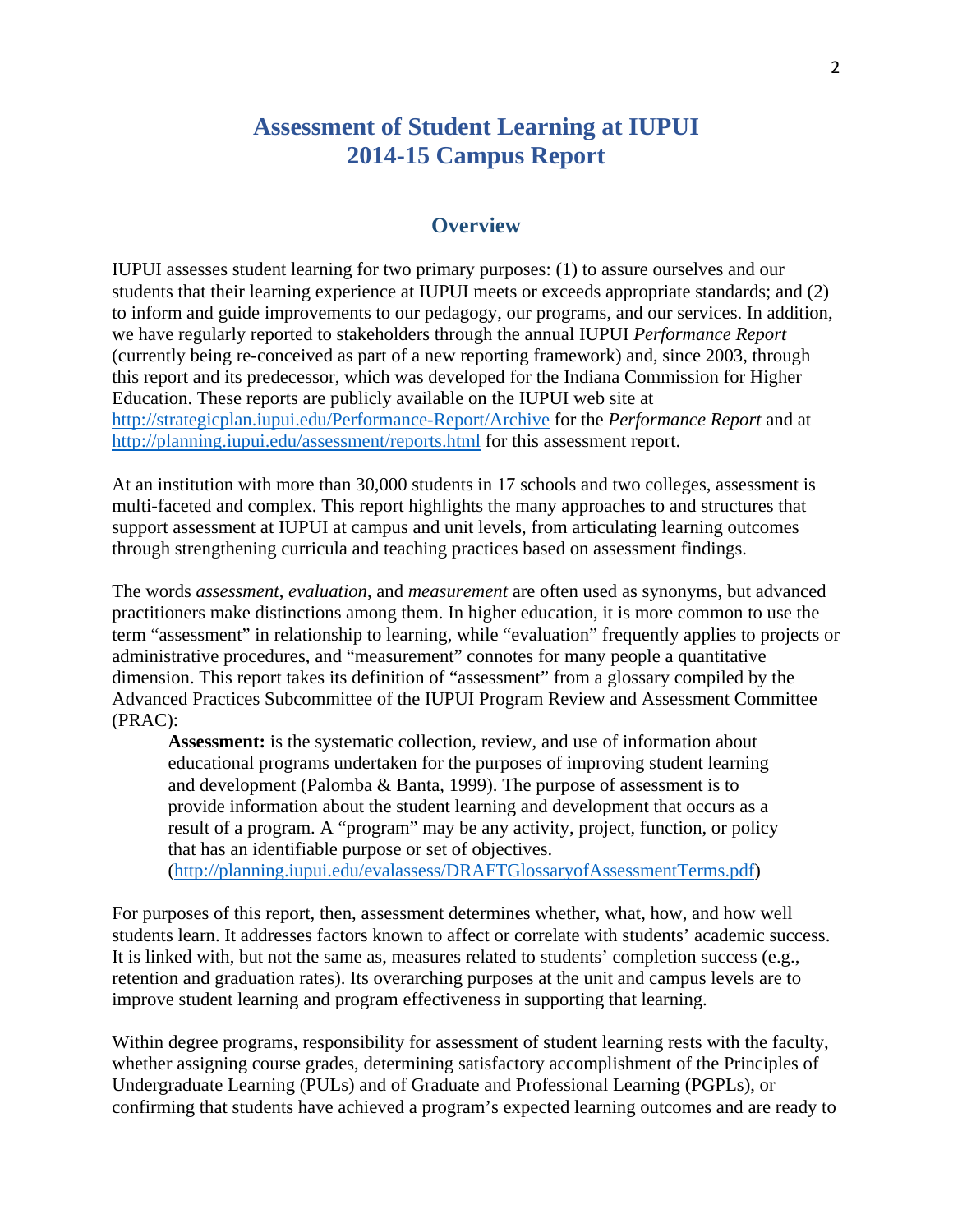graduate. Faculty determine program curricula and are thus in the best position to identify opportunities for enhancement and to implement improvements. Within academic support and co-curricular units that work with students, assessment is often carried out by professional staff members with assessment expertise and/or in collaboration with faculty members who work with those units. For example, the Principles of Co-Curricular Learning (PCLs), created by the Division of Student Affairs, are not only used by staff educators in that unit but are also beginning to be adopted by other student engagement programs. Numerous internal and external structures support this important work by faculty and staff and ensure leadership and planning for assessment across the campus.

For information about administrative structures supporting assessment at IUPUI, and for examples of types of assessment commonly used, see the Appendix to this report.

## **Major Assessment Structures**

#### **Accreditation**

Beyond the internal purposes of assessment noted above, accreditation is a key external driver of assessment. IUPUI is evaluated every ten years for reaffirmation of accreditation by a regional body, the Higher Learning Commission (HLC) of the North Central Association of Colleges and Schools. IUPUI's most recent reaffirmation of accreditation review in 2012 was preceded by three years of intensive preparation, including development of an institutional self-study, by a number of campus-level faculty and staff committees, along with members of the Division of Planning and Institutional Improvement and the Office of Academic Affairs. These efforts concluded with a HLC accrediting team visit in November 2012. The self-study report and the subsequent report of the visiting team continue to be publicly available at http://accreditation.iupui.edu. In April 2013, the HLC approved the visiting team's recommendation for reaffirmation, and IUPUI moved into a new accreditation cycle with midpoint review anticipated in Fall 2017. For the past two decades, the HLC has expected increasingly rigorous attention to assessment of student learning outcomes, including evidence of defined standards or competencies, systematic processes in place to measure student achievement, evidence of wide campus involvement in outcomes assessment, and examples of improvements made based on assessment results, particularly at the campus level.

Regional accreditation focuses on entire institutions. More than fifty programs at IUPUI also hold specialized accreditation—validation by a professional community of peers that a program meets quality standards in a discipline or field of practice. As with regional accreditors, most of these disciplinary or professional bodies require concrete evidence of student learning and ongoing improvement that meet the accreditor's standards, which often include specific learning outcomes and/or competencies. Some departments and programs must be certified by multiple bodies, and at varying intervals, so the effort involved in specialized accreditation is extensive. For example, the School of Nursing is reaccredited by the National League for Nursing Accrediting Commission for the BSN and MSN programs every eight years, the Commission on Collegiate Nursing Education for the BSN and MSN every ten years, the Indiana State Board of Nursing for the BSN every year, and the American Nurses Credentialing Center for its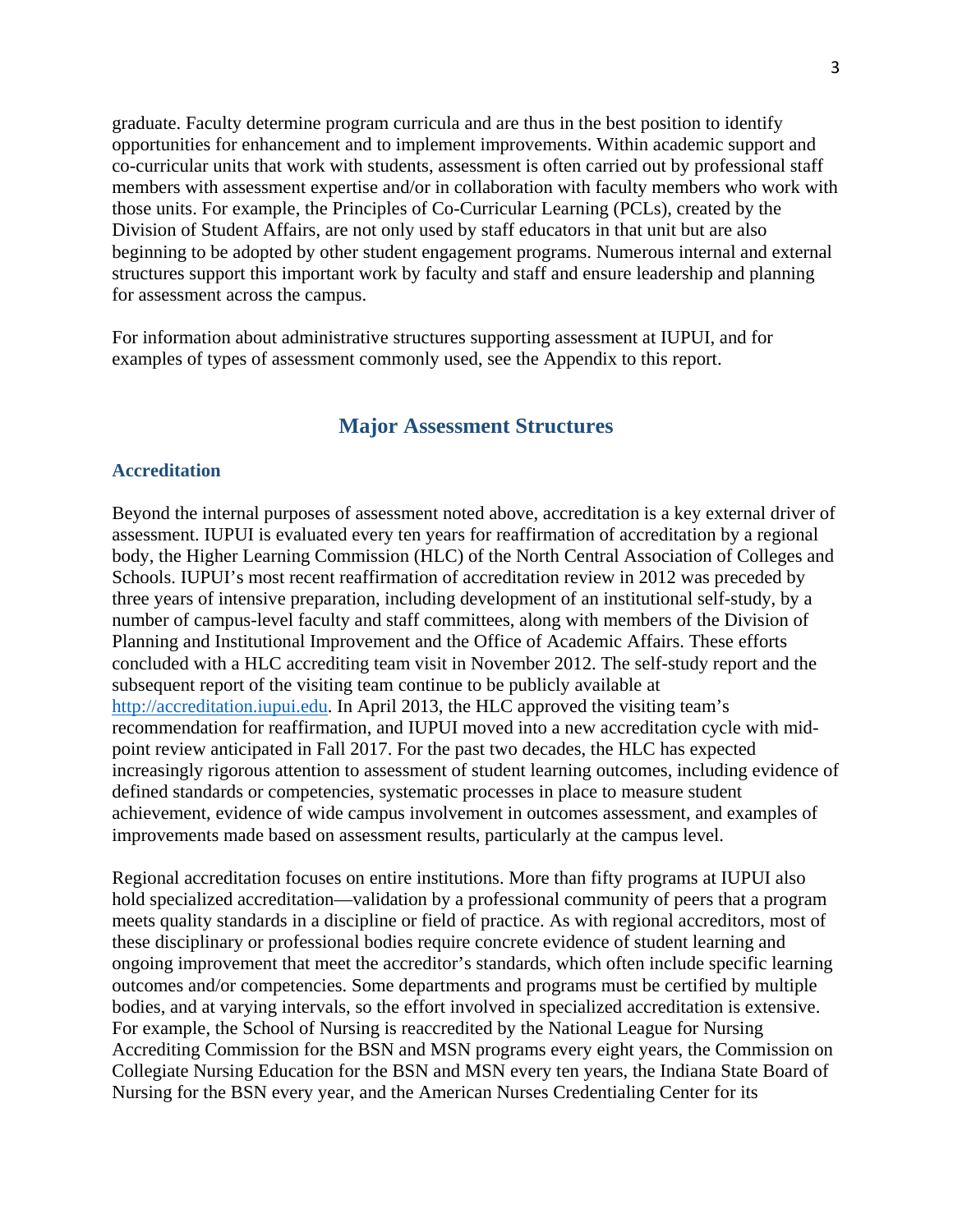continuing nursing education programs every five years. The complete list of IUPUI's accredited programs and their current status is available at http://planning.iupui.edu/accreditation/unitlevel.html.

In 2014-15, the following programs or departments hosted specialized accreditation visits, each requiring a year or more of extensive self-evaluation in preparation:

- Health Administration Information, B.S., Commission on Accreditation for Health Informatics and Information Management Education (CAHIIM)
- Forensic and Investigative Science Program, B.S., The Forensic Science Education Program Accreditation Commission (FEPAC)
- School of Medicine, Clinical Laboratory Science, B.S., National Accrediting Agency for Clinical Laboratory Science
- School of Medicine, Cytotechnology, B.S., Commission on Accreditation of Allied Health Education Programs
- School of Nursing, Continuing Nursing Education, American Nurses Credentialing Center Commission on Accreditation

## **Program Review**

Although similar to specialized accreditation in requiring self-study and peer review, IUPUI's internal process of program review is explicitly aligned with the campus mission and includes all programs, including several that are not instructional, regardless of the existence of an external accrediting body. Programs prepare for an upcoming review by developing a self-study report that addresses: program purposes, reputation, and aspirations; financial, human, and physical resources; processes for program content and student support; and indicators of program quality, including evidence of student achievement of learning outcomes. Program review teams include community members, students, and school and campus administrators, as well as faculty from other IUPUI units and disciplinary specialists from peer institutions. The process is integrated with campus planning, decision-making, and resource allocation so that any recommendations for improvement can be carried out as part of coordinated planning for the future. The Program Review and Assessment Committee (PRAC) oversees the process, with administrative support from the Division of Planning and Institutional Improvement and data support from the Office of Institutional Research and Decision Support. The dean of each school is responsible for leading the reviews in that school.

Reviews occur on approximately an eight-year cycle, coordinating with any relevant external reviews to minimize duplication of faculty time and effort. The program review team conducts the on-site review (including interviews with various constituent groups) and presents a written report with recommendations. During the following year, program faculty prepare a written response that identifies actions to be taken to address each recommendation, and the dean convenes a follow-up meeting to discuss next steps. PRAC subsequently meets with the department chair to discuss long-term outcomes.

Program review at IUPUI emphasizes improvement driven from within, and this emphasis is grounded in IUPUI's history, mission, and successive strategic plans. Because program review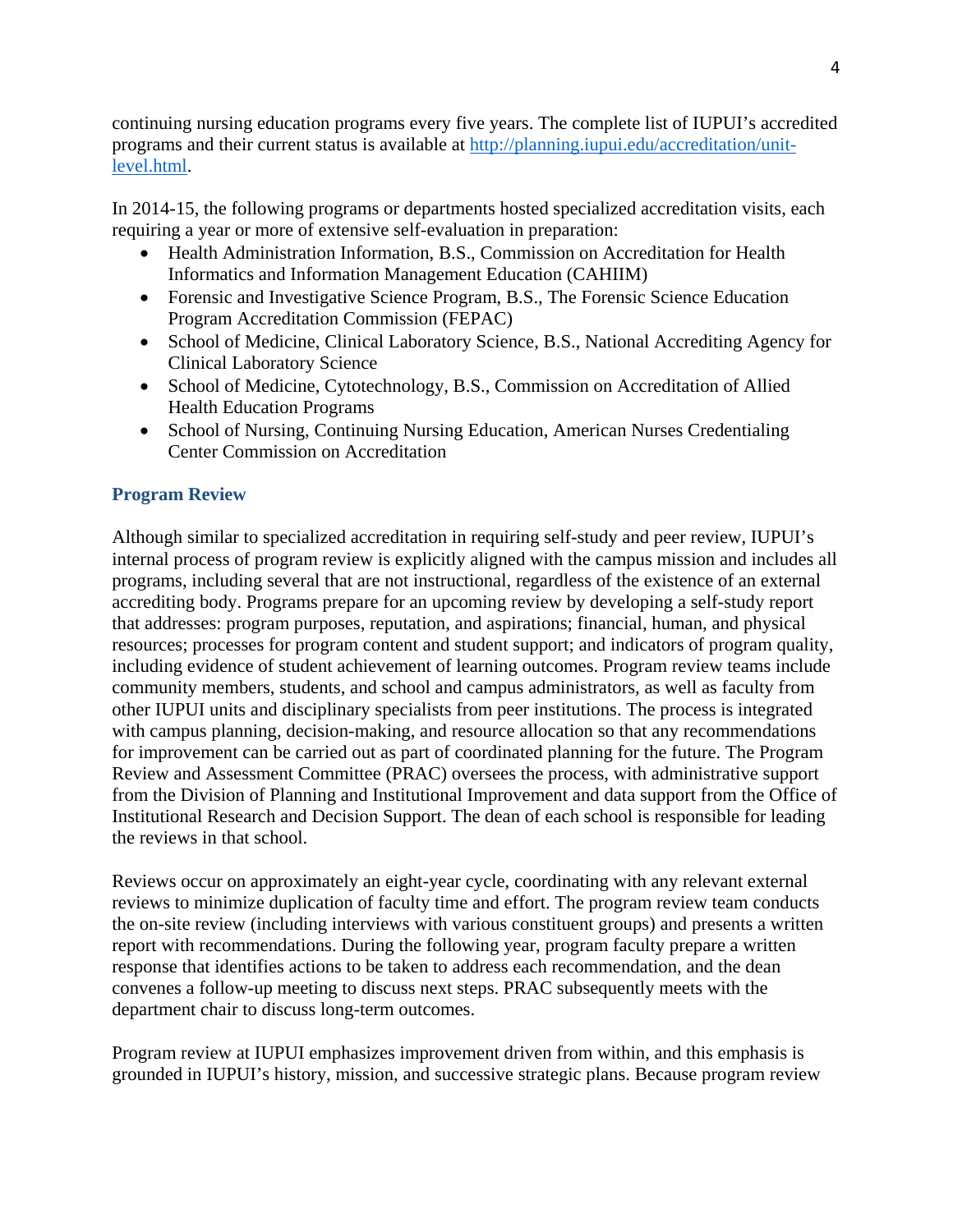teams include external peers and community members, the process also contributes to enhancing program and institutional reputation and accountability.

During 2014-15:

- The following units hosted on-site visits by a review team: the Departments of Anthropology; Computer and Information Science; Tourism, Conventions, and Event Management; and World Languages and Cultures; the School of Nursing; the MS in Technology program; Advising in Technology in the School of Engineering and Technology; and the IUPUI Campus Center in the Division of Student Affairs.
- Preparing self-studies for program review during 2015-16 were: the Lilly Family School of Philanthropy; the School of Informatics and Computing Science; the Honors College; the Departments of Forensic and Investigative Sciences; Kinesiology; Philosophy; and Sociology; and the Office of Housing and Residence Life in the Division of Student Affairs.
- Several programs were engaged in immediate follow-up activities from their reviews during 2013-14: The Departments of English and History in the School of Liberal Arts; the Departments of Biology, Chemistry and Chemical Biology, and Physics in the School of Science; the Division of Student Affairs; the Graduate Office; and the First-Year Experience program in University College.

Recent and current examples of actions that faculty and staff have taken for improvement following program review team recommendations include:

- In the Department of Biology, faculty are reviewing the alignment of course content across majors to avoid unnecessary duplication of material while continuing to reinforce core concepts and to provide sufficient choice to assure that all students emerge with a firm grounding in biology fundamentals. In the Ph.D. program, faculty acted to improve program coherence by adding a course on professional skills, including statistics, scientific writing, presentation skills, and ethics, and by creating informal research-inprogress seminars.
- The Department of History developed a comprehensive strategic plan with goals to increase undergraduate enrollments, strengthen the master's program, implement a digital humanities initiative, increase faculty development opportunities, increase civic engagement, and improve administrative roles.
- The First-Year Experience program in University College developed a new Template for First-Year Seminars at IUPUI, which will also be shared with other IUPUI schools to help assure fidelity and consistency of FYS offerings across campus. At the same time, the Themed Learning Communities program, which has documented a strong track record of improved student success, implemented a new marketing strategy to encourage more new freshmen to enroll in these linked courses.

## **Assessment of Student Success**

Much of the assessment reporting at IUPUI addresses student achievement of learning outcomes. Several campus units also conduct research on student success and on strategies and interventions that support such success, using metrics related to student retention and graduation.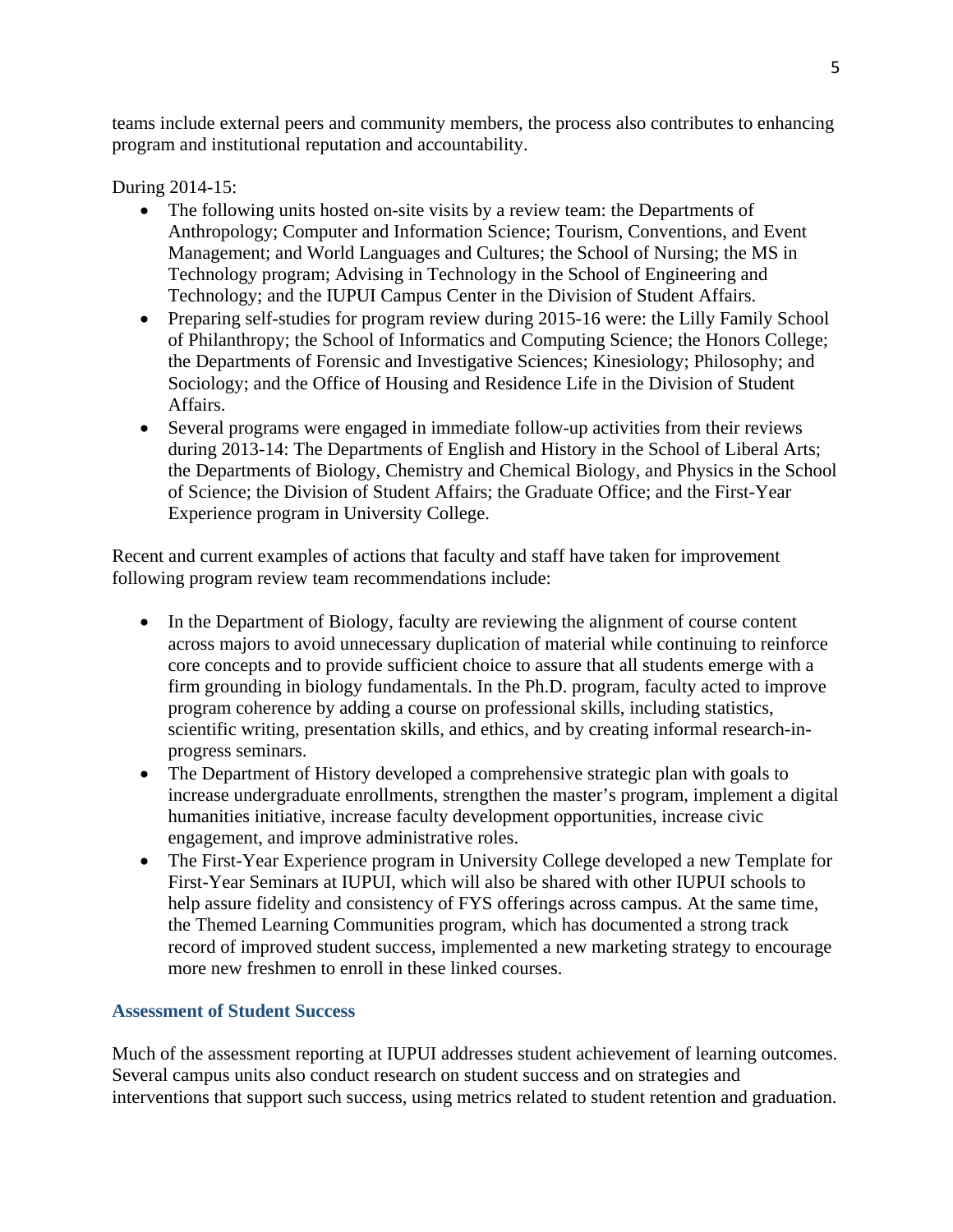The School of Science and University College have been campus and national leaders in this important research.

For example, several departments in the School of Science have received multi-year National Science Foundation funding to improve undergraduate student success leading to higher numbers of students graduating with STEM degrees. Several creative new instructional strategies resulted in statistically significant reductions in course failure and withdrawal rates in important "Gateway" science courses. As a result of these and corollary investments, the school has met or exceeded its target goals, including:

- 10% increase in the number of new and transfer students admitted to School of Science majors
- 10% increase in the number of minority students admitted to School of Science majors
- 10% decrease in the DFW rates for mathematics, computer science, physics, and other courses
- 50 graduating seniors participating in honors seminars

Because of IUPUI's culture of evidence-based decision-making, the campus has continuously evaluated its extensive investments in improving student success, using sophisticated, comprehensive data collection and analysis techniques. Longstanding efforts to support undergraduate student persistence and success by improving the first-year experience have expanded to encompass other critical aspects of undergraduate experience, with initiatives focused on underrepresented minorities, transfer students, and many others. Most of this work is now led by the Division of Undergraduate Education, a unit created in 2014 as a result of a new strategic plan, *Our Commitment to Indiana and Beyond*, that was sharply focused on promoting undergraduate student success. Oversight is provided by the Council on Retention and Graduation, formed in 2004 and made up of representatives of units that contribute to or report on undergraduate student success efforts.

An example from University College's 2014-15 Assessment Report illustrates the benefits to students of this sustained monitoring. The IUPUI Summer Bridge Program is an intensive twoweek course for incoming first-year students conducted before regular classes begin. Many of the student cohorts continue to meet as First-Year Seminars throughout the fall semester. Since the first offering of Summer Bridge in 2007, data have consistently demonstrated that one-year retention rates for Summer Bridge participants are statistically significantly higher than for nonparticipants, even when taking into account academic preparation and demographic factors like gender, income level, race and ethnicity, and date of admission. Participants' academic performance has also been significantly stronger than for nonparticipants. For example, African American students who participated in the Fall 2014 Summer Bridge Program were more likely to earn grade-point averages above 2.0 and had higher fall-to-fall retention rates than nonparticipating African American students. As a result of these positive outcomes, University College has offered more sections and encouraged more students to enroll in Summer Bridge, approximately tripling enrollments between 2007 and 2015.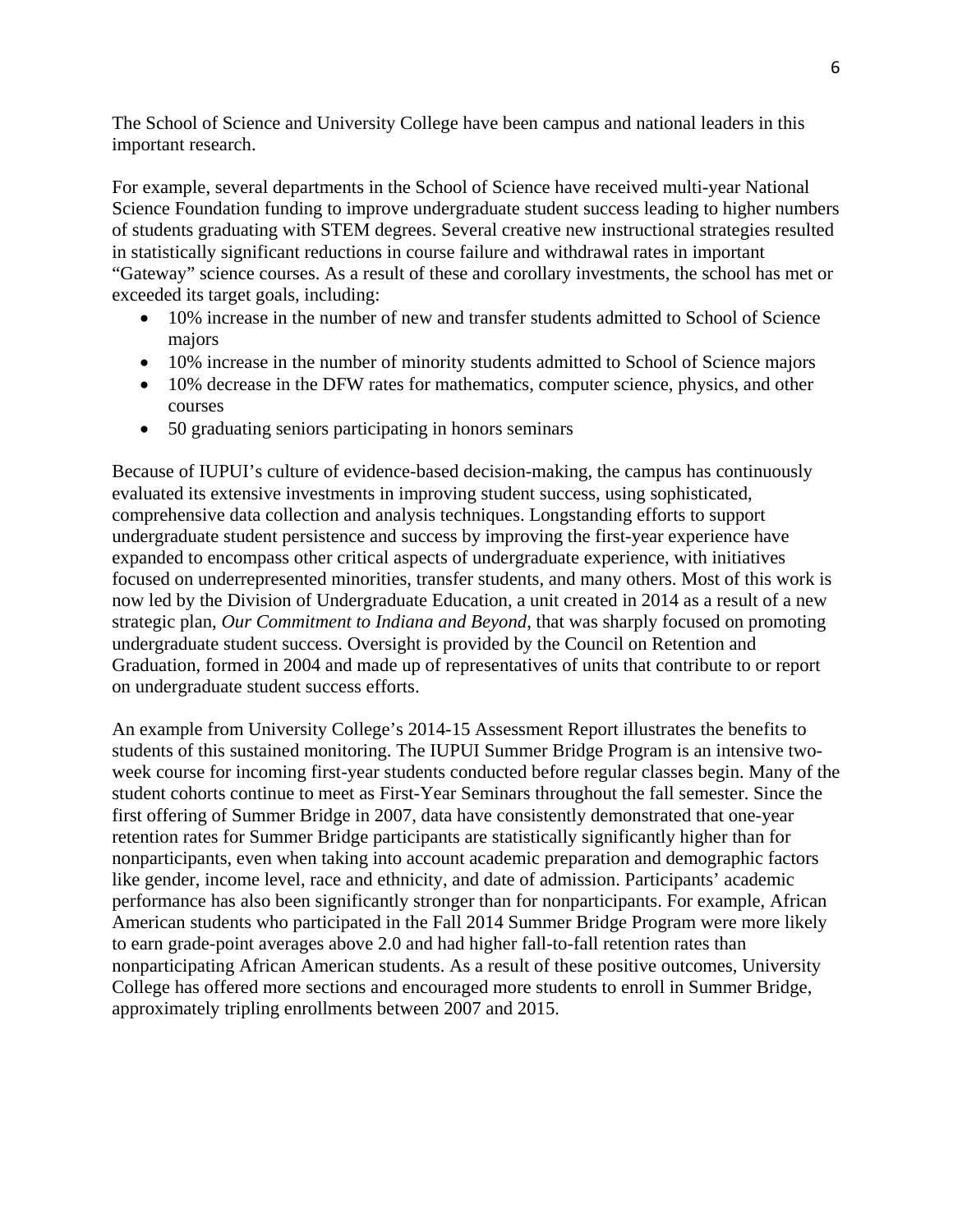## **Assessment of Student Learning**

## **Principles of Undergraduate Learning**

IUPUI has devoted considerable effort to assuring that undergraduates master the six Principles of Undergraduate Learning (PULs), our campus-wide general education outcomes. (Further explanation of each PUL appears in the Appendix.) In Spring 2010, we instituted a systematic campus-wide approach to PUL assessment reporting to assure regular attention to all PULs across all undergraduate programs and to enable aggregation of PUL outcomes at the campus and school levels. Most undergraduate programs established a five-year cycle for assessing student learning of PULs identified as major and moderate emphases in each course; a few programs adopted a three-year cycle. Course instructors used their accustomed tools and a common rating scale to report the PUL results at the same time that they submitted course grades for each student.

Since Spring 2010, the accumulating data have provided information about undergraduate student learning of the PULs. The table below, prepared by Information Management and Institutional Research (IMIR), represents aggregated campus outcomes for students nearing graduation, with mean results from the 400-level courses ranging from a low of 3.06 to a high of 3.44 on a 4-point scale (where  $1 = Not$  at All Effective and  $4 = Very$  Effective). Several IUPUI schools also used reports sorted by department to permit closer examination of opportunities for program-level improvement.

| PUL - Major Emphasis        | Mean <sup>3</sup> | <b>Not</b><br>Effective | Somewhat<br>Effective | Effective | Verv<br>Effective | Total  |
|-----------------------------|-------------------|-------------------------|-----------------------|-----------|-------------------|--------|
| 1A. Written Oral & Visual   | 3,049             | 129                     | 305                   | 1,180     | 1,435             | 3,049  |
| <b>Communication Skills</b> | 3.29              | 4.2                     | 10.0                  | 38.7      | 47.1              | 100.0  |
| 1B. Quantitative Skills     | 2,135             | 142                     | 361                   | 856       | 776               | 2,135  |
|                             | 3.06              | 6.7                     | 16.9                  | 40.1      | 36.3              | 100.0  |
| 1C. Information Resource    | 395               | 43                      | 51                    | 114       | 187               | 395    |
| Skills                      | 3.13              | 10.9                    | 12.9                  | 28.9      | 47.3              | 100.0  |
| 2. Critical Thinking        | 3,412             | 130                     | 384                   | 1,455     | 1.443             | 3,412  |
|                             | 3.23              | 3.8                     | 11.3                  | 42.6      | 42.3              | 100.0  |
| 3. Integration and          | 8,155             | 195                     | 508                   | 3,017     | 4,435             | 8,155  |
| Application of Knowledge    | 3.43              | 2.4                     | 6.2                   | 36.0      | 54.4              | 100.0  |
| 4. Intellectual Depth,      | 4,211             | 122                     | 318                   | 1,533     | 2,238             | 4,211  |
| Breadth, and Adaptiveness   | 3.40              | 2.9                     | 7.6                   | 36.4      | 53.1              | 100.0  |
| 5. Understanding Society    | 2,399             | 134                     | 280                   | 733       | 1,212             | 2,399  |
| and Culture                 | 3.28              | 5.6                     | 11.7                  | 32.2      | 50.5              | 100.0  |
| 6. Values and Ethics        | 1,551             | 49                      | 79                    | 563       | 860               | 1,551  |
|                             | 3.44              | 3.2                     | 5.1                   | 35.3      | 56.4              | 100.0  |
| Total <sup>2</sup>          | 25,307            | 944                     | 2,286                 | 9,491     | 12,586            | 25,307 |
|                             | 3.33              | 3.7                     | 9.0                   | 37.5      | 49.7              | 100.0  |

|  |  | IUPUI Faculty Ratings of Student Performance on PULs with Major Emphasis (400-Level Courses) $^{\rm 1}$ |  |  |
|--|--|---------------------------------------------------------------------------------------------------------|--|--|
|--|--|---------------------------------------------------------------------------------------------------------|--|--|

1 Includes Columbus

2 Combined number of student ratings in all 400-level courses sampled in Spring 2010, Fall 2010, Spring 2011, Fall 2011, Spring 2012, Fall 2012, Spring 2013, Fall 2013, Spring 2014, and Fall 2014. A student may be evaluated more than once if he or she is taking more than one 400-level course.

3 Scale: 1 = "Not Effective" 2 = "Somewhat Effective" 3 = "Effective" 4 = "Very Effective"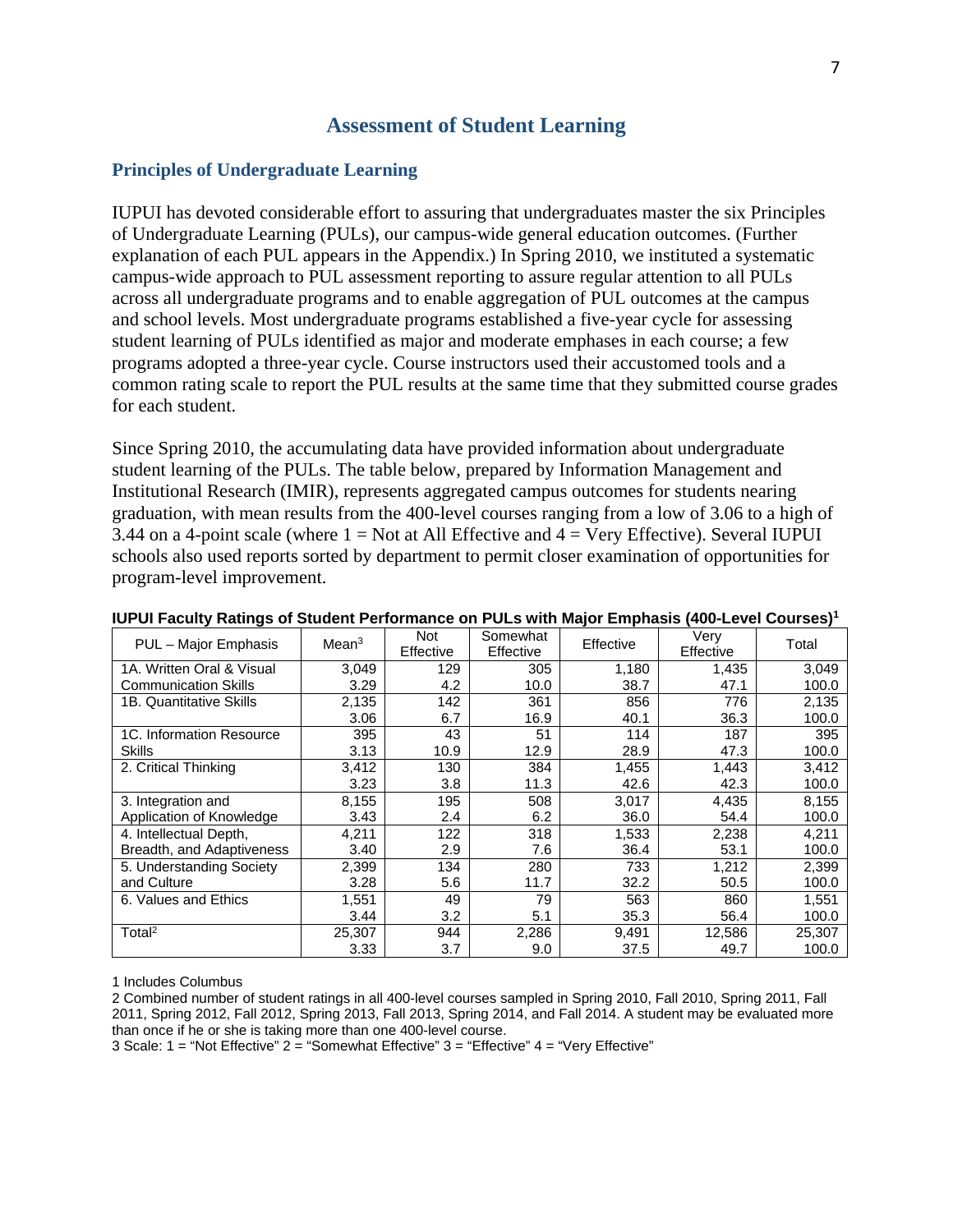#### **Principles of Graduate and Professional Learning**

In 2011, IUPUI's Faculty Council adopted a set of campus-wide Principles of Graduate and Professional Learning (PGPLs) parallel to the PULs, in response to a need expressed by a number of IUPUI graduate/professional programs. (Further explanation of each PGPL appears in the Appendix.) Neither regional nor specialized accrediting bodies require assessment of graduate/professional-level "general education" outcomes. Nor, given the significant variability among graduate and professional programs—medical and dental, doctoral, professional such as MBA and JD, applied master's in fields such as education, creative such as MFA programs does IUPUI have any campus-wide requirement that schools report on such outcomes for purposes of aggregation. Nonetheless, most IUPUI graduate and professional programs have now aligned their program outcomes with the campus PGPLs and several have begun including PGPL outcomes in their annual Assessment Reports.

The School of Dentistry's (IUSD) Doctor of Dental Surgery program provides a case in point. The school is accredited by the Commission on Dental Accreditation, which determines overall standards but permits each dental school to establish specific learning outcomes and assessment protocols. IUSD has twenty competencies that each student must independently challenge and successfully complete in order to be eligible for graduation. Students who are not successful on a competency exam are remediated as needed and given additional opportunities to master the skills, then must attempt the competency again. Students are not eligible to graduate until they have demonstrated achievement of all twenty competencies (in addition to successfully completing all required courses in the curriculum). Each clinical assessment is used as a direct measure of at least one of the competencies; most assessments also map to all four (or at least one) of the IUPUI PGPLs. For example, IUSD Competency #19—*Graduates must be competent in providing evidence-based patient care in which they access, critically evaluate, and communicate scientific and lay literature, incorporating efficacious procedures with consideration of patient needs and preferences*—maps to all four of the PGPLs. (See Appendix for detail).

#### **Principles of Co-Curricular Learning**

Building on the PULs and PGPLs, in 2013 the Division of Student Affairs created a set of Principles of Co-Curricular Learning (PCLs) that expands on expectations set forth in the PULs to encompass students' out-of-class learning. The PCLs add two new Principles to the six PULs: one focused on intrapersonal development, the other on interpersonal development. A complete explanation of the PCLs is provided in the Appendix. The division began in 2013-14 to roll out use of the PCLs for assessment in its varied programs, especially those which cut across academic divisions on campus (for example, leadership of student organizations, employment in the division, residence halls, etc.).

The division's Assessment Report for 2014-15 highlights assessment of student learning and development in three of its units: the Campus Center, Housing and Residence Life, and JagVenture (a three-day pre-college transition program). The Campus Center employs approximately 55 students as building managers, area managers, team members, and communication specialists. Previously, assessment was incorporated into these student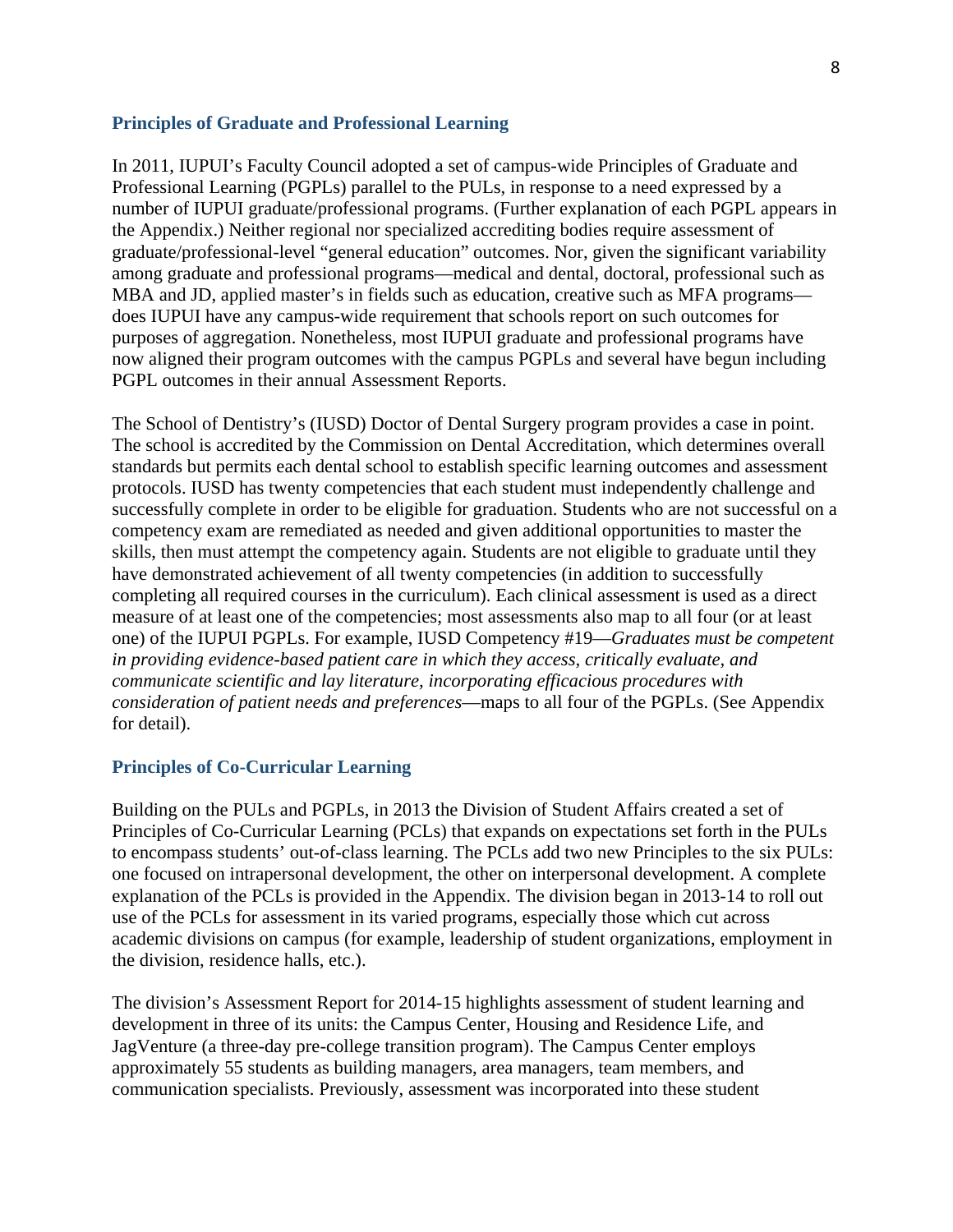employees' annual performance evaluations; in 2015 the report presents results from a standalone survey developed for student self-assessment and feedback to the division. The report identifies decided improvements in students' computer and software skills as a result of augmented training implemented after 2013. The assessment results also suggested some areas in which training can be enhanced, especially in supervisory skills for building managers. Professional staff members plan to incorporate more in-depth training in these skills and increase opportunities for student managers to role-play difficult situations. They will also conduct trainthe-trainer sessions so students are better prepared for their roles in training new team members.

#### **Program Learning Outcomes**

Most of the unit Assessment Reports emphasize achievement of student learning outcomes for their degree programs (which are also aligned with the PULs or PGPLs). For example, in the Kelley School of Business Indianapolis, as faculty assessed student learning outcomes in undergraduate business courses, they reported concern about deficiencies in concise and actionable business writing. Following analysis of the reports, the interdepartmental Kelley Assessment Committee recommended to the dean's office and the Undergraduate Policy Committee a two-pronged response: requiring students to write a management brief in one of the 400-level management courses and, over a longer period, considering a program-wide standard of at least one writing assignment in every undergraduate course. The latter will require additional resources and is under study.

The Biomedical Engineering (BME) Department in the School of Engineering and Technology, which assesses programs every three years, reported results of actions taken following the 2012 assessment cycle. Students of a nearby private university can participate in a five-year dual degree program in which they concurrently pursue a science or liberal arts degree from their home institution and an IUPUI engineering degree, with most of the first two years' coursework completed at the home campus. The 2012 data had indicated that these students were struggling with the IUPUI BME coursework that required programming and implementing a computational model or technique. Based not only on exam results, but on feedback solicited from seniors in the program, the department switched the sequence of two BME courses to allow earlier introduction of material for all students and to align with the common physics prerequisites. In addition, faculty increased use of MATLAB (software environment for engineering and science) in two sophomore-level courses to give students additional practice earlier in the curriculum. The 2015 results showed that the other students still lagged their IUPUI counterparts but had nonetheless made strides toward closing the gap. BME plans to share the recent assessment results with colleagues at the partner institution, with the suggestion that they consider revising their introductory computing course or allow BME-interested students to take the IUPUI version of the course.

## **Collaborative Support for Assessment**

#### **Program Review and Assessment Committee**

Faculty ownership and collaboration are important to the success of any assessment program, and especially so at IUPUI, given our size, scale, and structure of schools and centers for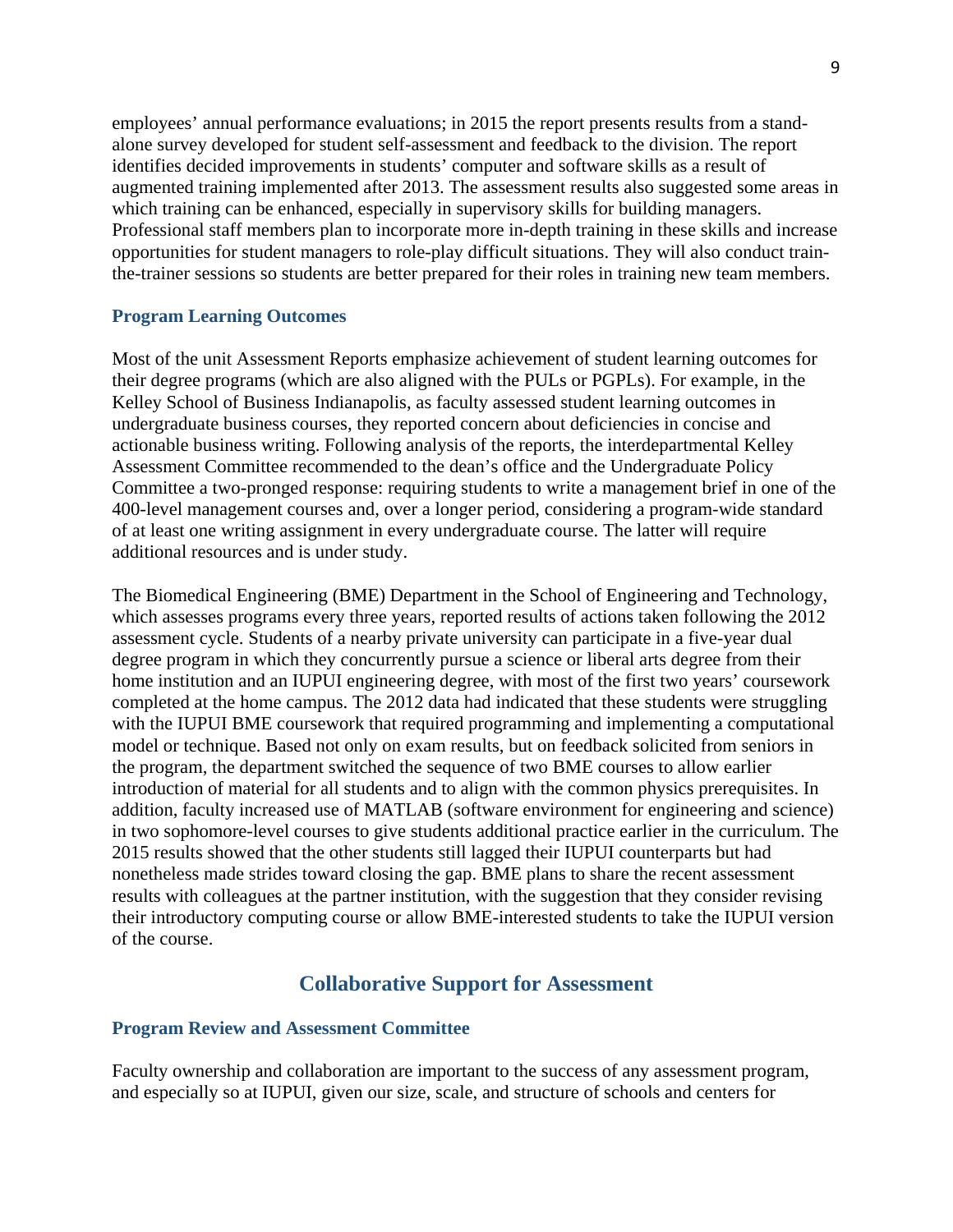experiential and co-curricular education. The primary campus-level mechanism supporting faculty-driven, collaborative assessment approaches is the Program Review and Assessment Committee (PRAC), composed of representatives from all academic units and a range of support units, and led by faculty. PRAC activities are supported by staff of the Division of Planning and Institutional Improvement.

As a collaborative body, PRAC provides a forum for exchange of program review and assessment information and strategies among undergraduate, graduate, and co-curricular units across the campus. In addition, the committee offers guidance for student learning outcomes assessment at IUPUI and funds small grants that promise innovative approaches or improved practice in assessment. PRAC members compile and submit the annual school or unit Assessment Report, and a PRAC subcommittee peer-reviews these reports and provides collegial feedback and suggestions for improvement. PRAC members also serve as liaisons to their units and provide guidance and expertise on assessment issues within the school or center.

At monthly meetings, PRAC members learn about special initiatives, discuss current issues related to assessment and program review, approve new assessment grants and hear reports from previous grantees, and engage in professional development.

- In 2014-15, the committee approved new assessment grants for projects in Healthcare Engineering Technology Management, Mechanical Engineering Laboratory, Interior Design Technology, Library and Information Sciences, and the School of Law. Faculty and staff from the Center for Service and Learning, School of Nursing, and Department of World Languages and Cultures presented reports from recently completed assessment grants.
- PRAC members from the Kelley School of Business reported on assessment planning at the school level. Representatives from the Center for Teaching and Learning worked with PRAC leaders to provide a series of professional development workshops on developing and using rubrics, formulating assessable learning outcomes, and designing assignments to meet learning outcomes.
- Members were regularly updated on:
	- o plans to implement and assess the new general education core curriculum;
	- o approaches to expanding participation in and improving usefulness of assessment of the PULs as IUPUI transitions to new PUL assessment approaches;
	- o the multi-institution pilot of an assessment model conducted as part of the Multi-State Collaborative to Advance Learning Outcomes Assessment, sponsored by the Indiana Commission for Higher Education and the Association of American Colleges and Universities' Quality Collaboratives;
	- o efforts to re-launch and strengthen assessment of courses in the RISE Initiative, which aims to increase opportunities for experiential learning at IUPUI;
	- o progress on IUPUI's participation in the Foundations of Excellence self-study intended to improve the transfer student experience at IUPUI; and
	- o campus participation in a competency-based assessment project sponsored by the Council for Adult and Experiential Learning (CAEL).
- Leaders of Institutional Research and Decision Support offered reports on the extensive information now readily available on the office's new website, results from the 2014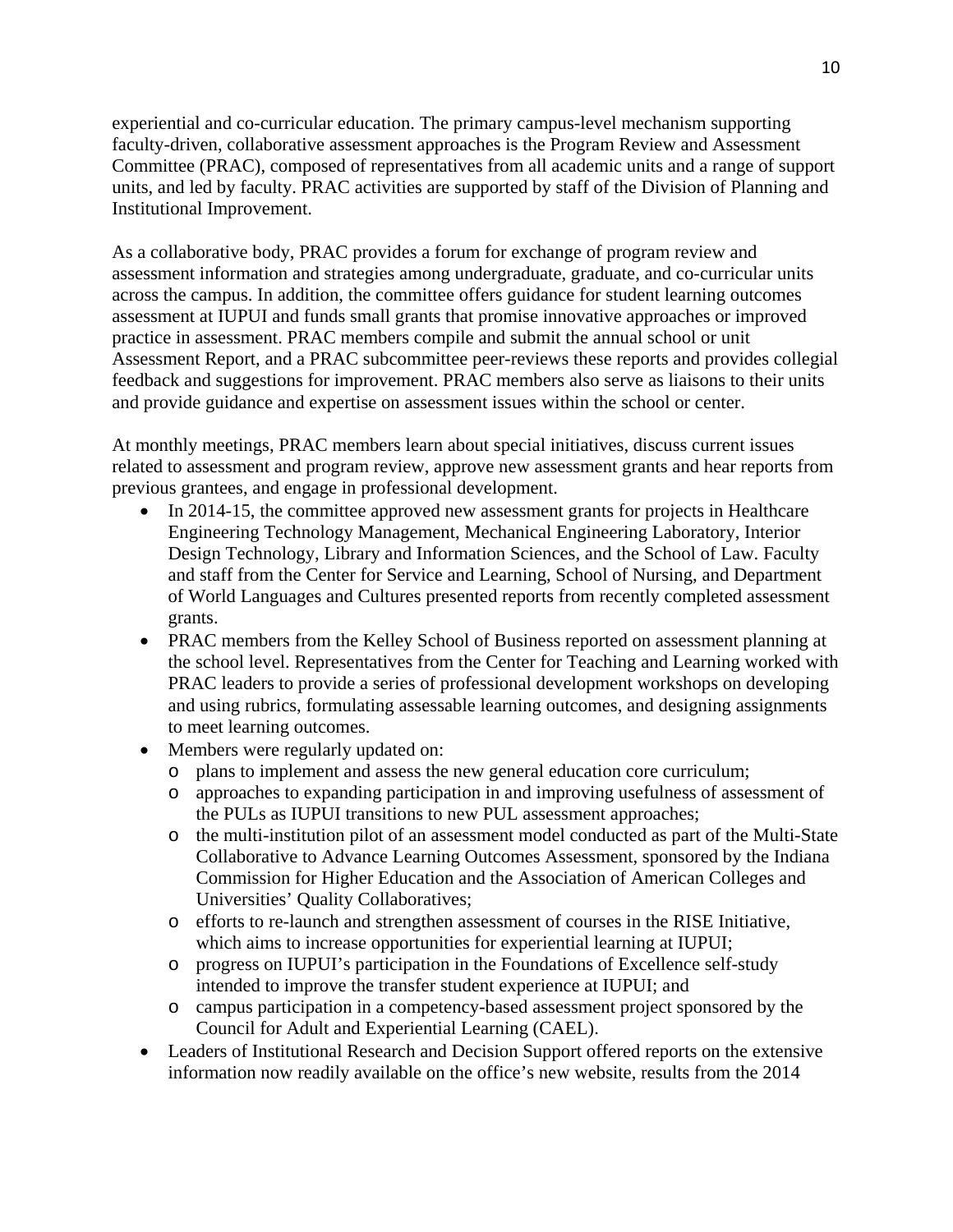Continuing Student Survey, and a research brief prepared in support of Foundations of Excellence.

 Leaders from University Information Technology Services (UITS) and University Institutional Research and Reporting introduced a new "digital learning ecosystem" being launched by a consortium in which Indiana University is a leading member. Another UITS representative provided overviews of assessment capabilities in Canvas (IU's new learning management system) and Taskstream (IU's new ePortfolio platform).

## **Undergraduate Affairs Committee**

As the campus moved to implement IUPUI's Strategic Plan, the Office of Academic Affairs and the IUPUI Faculty Council Executive Committee created a new representative body focused on undergraduate education with responsibilities parallel to those of the Graduate Affairs Committee. The new committee replaces one committee and assumes some duties of another. Composed of associate deans and faculty members who lead undergraduate curricula across all schools conferring undergraduate degrees, the new committee is charged with:

- assuming curricular responsibility for the IUPUI General Education Core
- supporting the assessment of student learning outcomes aligned with the Principles of Undergraduate Learning in general education courses
- reviewing and coordinating undergraduate curriculum changes involving general education courses
- reviewing proposals for new undergraduate degrees, subplans, minors, certificates, and name changes
- coordinating the updating of four-year degree maps and
- helping to guide the development of curricular and academic policies to support timely degree completion by beginning students, transfer students, and re-engaged adult students.

Priorities of the Undergraduate Affairs Committee include developing procedures, in partnership with PRAC, for review of assessment data on both the General Education Core and the PULs; seeking to improve institutional effectiveness in undergraduate education; and guiding undergraduate curricular initiatives that span academic units.

## **PUL Assessment Revisited**

As noted in the IUPUI Assessment Report for 2013-14, a new legislative mandate for a 30-hour fully transferrable general education core for all public colleges and universities in Indiana created challenges for IUPUI's approach to general education assessment. The PULs emphasize broad skills and competencies (e.g., oral communication, critical thinking) intended to be honed and demonstrated throughout a student's undergraduate education, including the academic major. On the other hand, the state mandate focuses on more traditional subject-matter domains (e.g., cultural understanding, life and physical sciences) intended to provide a foundation for all majors, primarily during the first two years of study. Several IUPUI leaders participated in a week-long workshop on general education presented by the Association of American Colleges and Universities, and they combined their learning from that experience with lessons from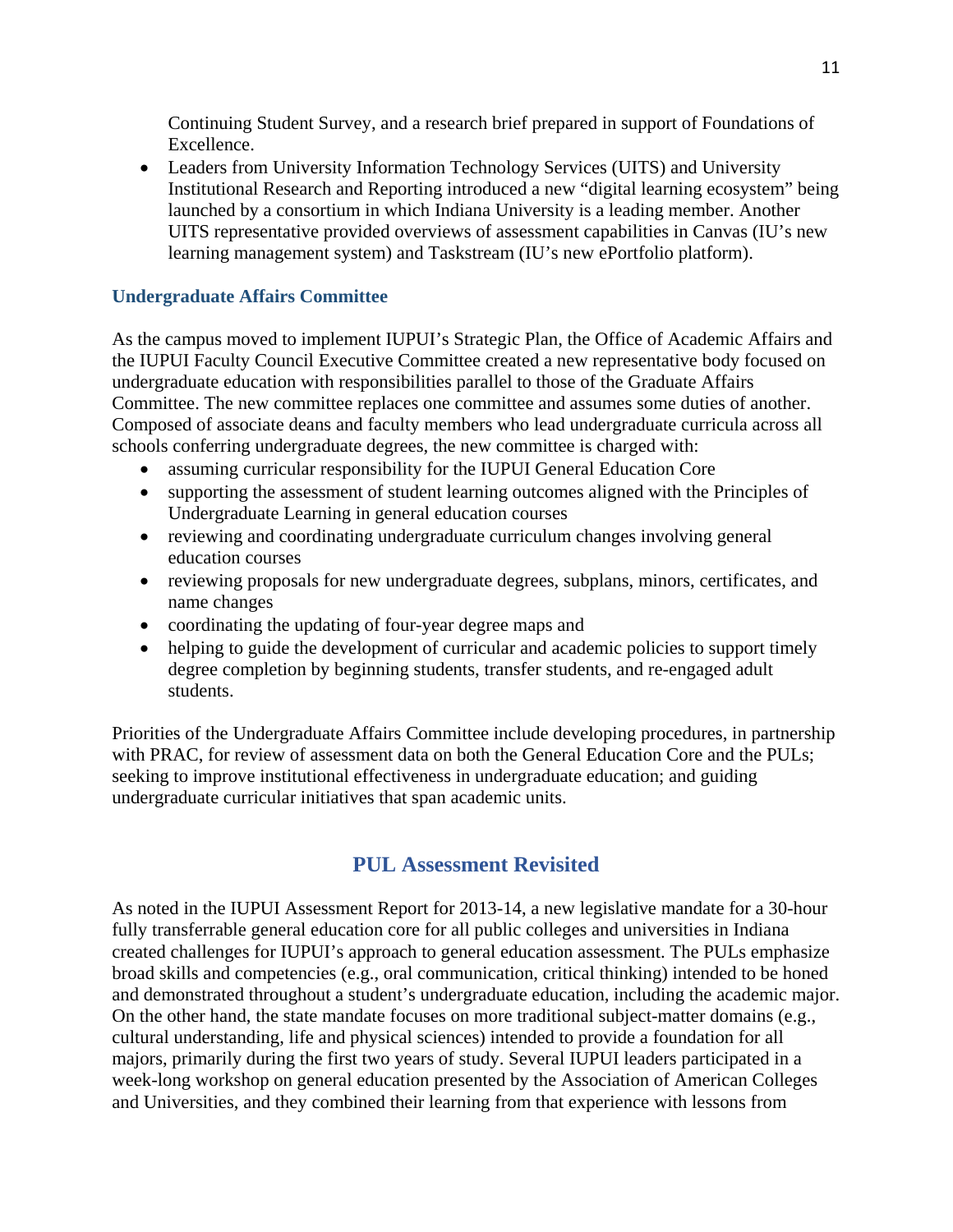IUPUI's recent participation in several statewide and national multi-campus assessment initiatives. With advice from PRAC, the new Undergraduate Affairs Committee then developed a plan to assess PULs in the general education core. Since nearly all undergraduate programs have aligned their own program learning outcomes with the PULs, students' progress in mastering those competencies will continue to be assessed in the context of program outcomes assessment.

To complement this planning, the Department of Communications undertook a Spring 2015 pilot project modeled on work by the Multi-State Collaborative to train faculty to use VALUE rubrics to assess student learning. Focusing on the introductory public speaking course, department faculty developed a standard rubric for assessing oral communication based on the VALUE rubric for that skill, then aligned the R110 course learning outcomes with the PULs and statewide general education competencies. A sample of approximately 225 student speeches in each of three categories (informative, informational, and persuasive speeches) provided a basis for the pilot. Preliminary results, included in the 2014-15 School of Liberal Arts Assessment Report, helped faculty in this very large course (enrolling approximately 2,000 students each semester) to identify areas for improvement. Though results were generally consistent across the numerous sections of the course, and data indicated student improvement from beginning to end of the semester, the average scores were slightly below targets. Further analysis led to a recommendation that additional faculty be trained in using the rubric. Results also highlighted the need to improve methods for recording the student speeches, as poor camera placement and audio/video quality created barriers to effective assessment.

## **Educational Unit Annual Reports for 2014-15**

Each year, academic and co-curricular units prepare summary reports of their assessment activities for the Program Review and Assessment Committee. Reports submitted for 2014-15 are posted on the PRAC web site at http://planning.iupui.edu/assessment/prac-files/schoolreports/prac-school-reports.html.

Each unit's approach to reporting is adapted to meet its particular number, range, and types of programs. Most units identify student learning outcomes for their programs and describe approaches to helping students achieve the outcomes, methods of assessing this achievement, assessment findings, and improvements they have made or plan to make based on these assessment findings. Some large schools report on half or a third of their programs in alternating years; others provide comprehensive summaries every year, but only periodically detail such items as learning outcomes or assessment procedures that may change very little from one year to the next.

Reports from the following schools and educational units are available for 2014-15.

- Indiana University-Purdue University Columbus
	- o English
- School of Dentistry
	- o DDS Program
	- o Dental Hygiene
- School of Education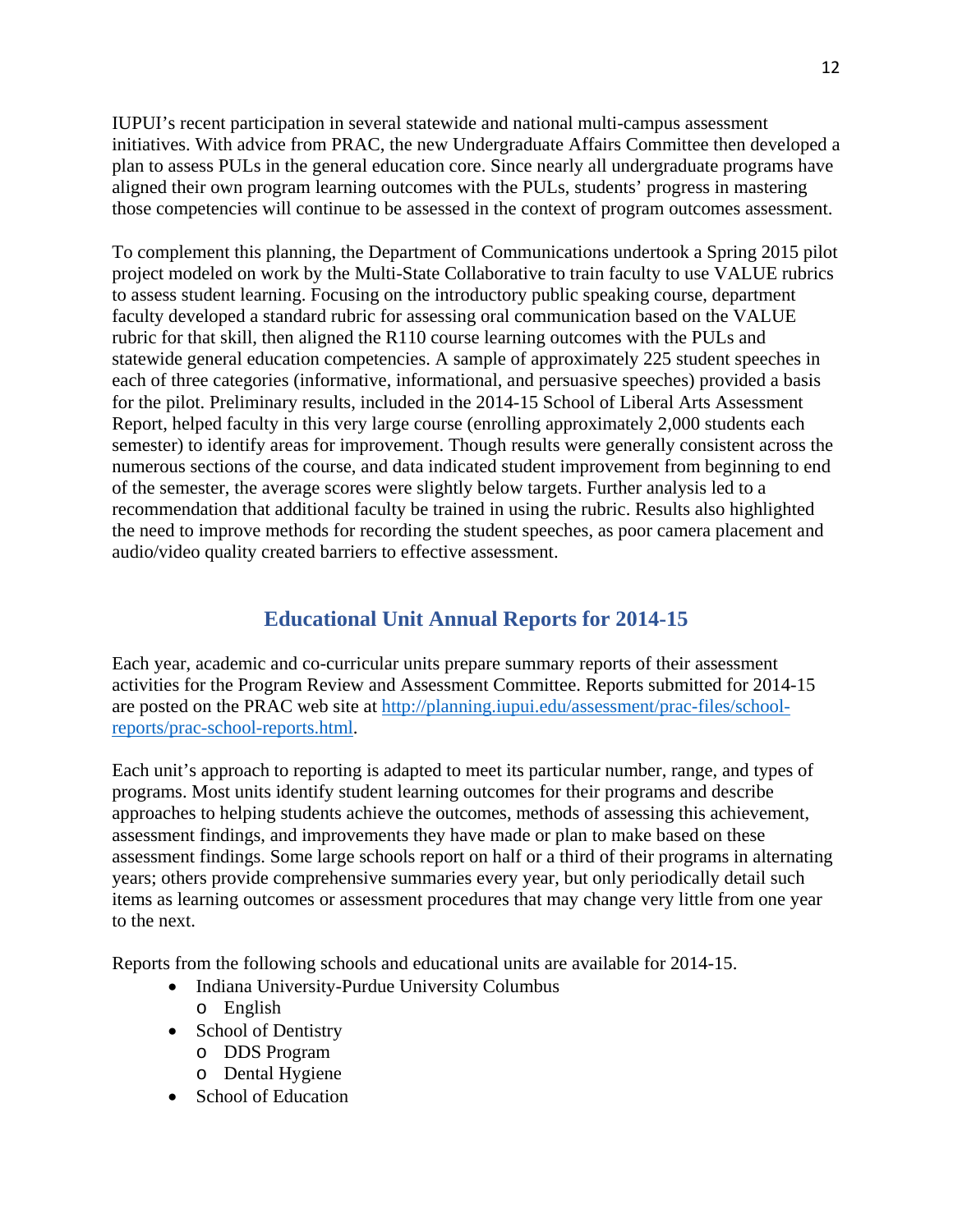- School of Engineering and Technology
- Richard M. Fairbanks School of Public Health
- School of Health and Rehabilitation Sciences
- Herron School of Art and Design
- Honors College
- School of Informatics and Computing
- Kelley School of Business Indianapolis
- School of Liberal Arts
- Lilly Family School of Philanthropy
- Robert H. McKinney School of Law
- School of Medicine
	- o MD Program
	- o Health Professions Programs
- School of Nursing
- School of Physical Education and Tourism Management
	- o Department of Kinesiology
	- o Department of Tourism, Convention, and Event Management
- School of Public and Environmental Affairs
- School of Science
- School of Social Work
- Division of Student Affairs
- University College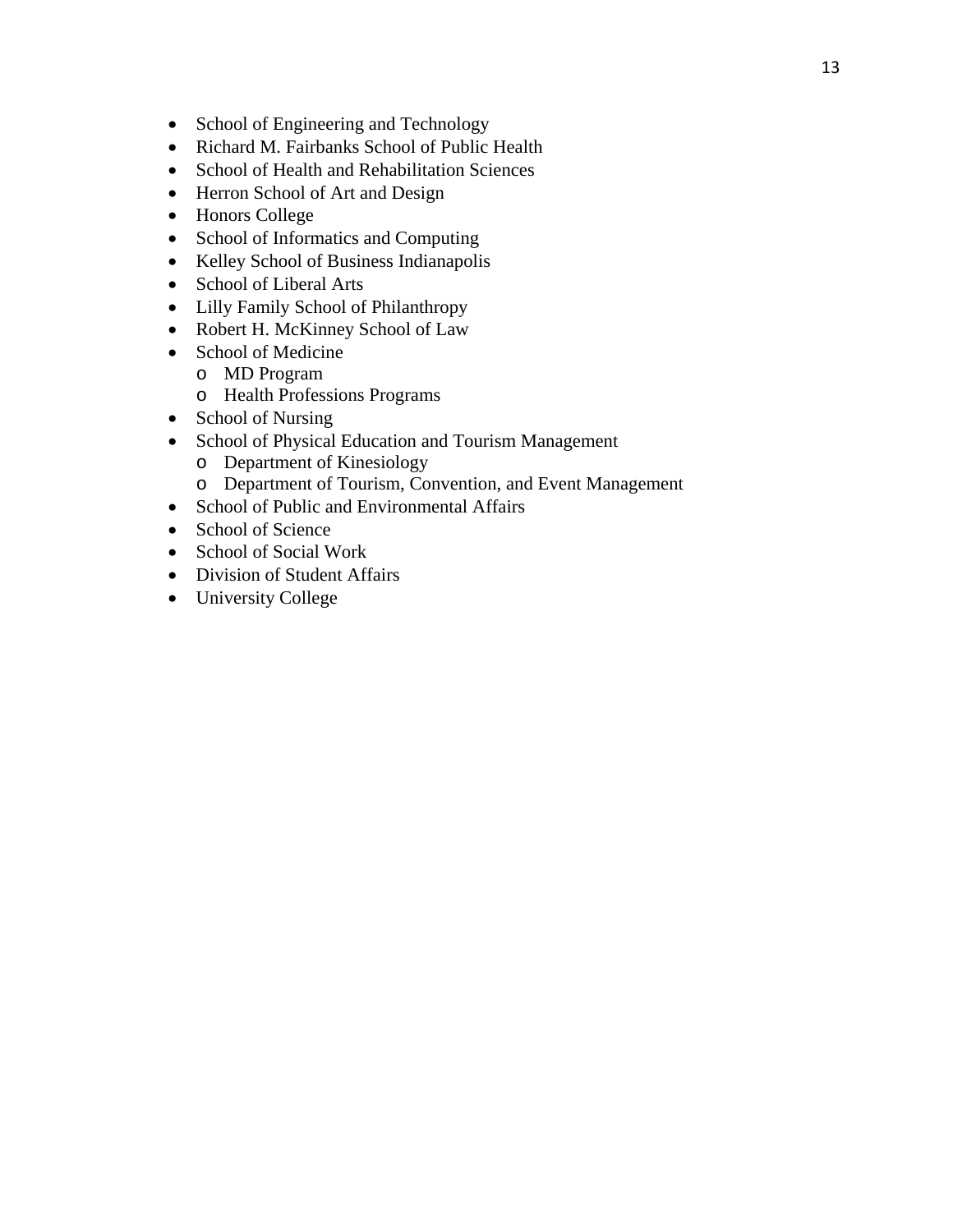## **Appendix Assessment Types and Structures at IUPUI**

### **Matter for Assessment**

**The Principles of Undergraduate Learning**, adopted by the IUPUI Faculty Council in 1998 and revised in 2007, describe the expectations for what IUPUI undergraduates will know and be able to do upon completing their degrees, regardless of major. As a result of the faculty's efforts to link these general principles with the disciplinary learning outcomes of individual majors, students are provided multiple opportunities to gain increasing mastery of the PULs across their entire undergraduate experience, including general education courses and those in their major fields of study.

- 1. **Core Communication and Quantitative Skills**—the ability of students to express and interpret information, perform quantitative analysis, and use information resources and technology—the foundation skills necessary for all IUPUI students to succeed
- 2. **Critical Thinking**—the ability of students to engage in a process of disciplined thinking that informs beliefs and actions, remaining open-minded, reconsidering previous beliefs and actions, and adjusting their thinking, beliefs, and actions based on new information
- 3. **Integration and Application of Knowledge**—the ability of students to use information and concepts from studies in multiple disciplines in their intellectual, professional, and community lives
- 4. **Intellectual Depth, Breadth, and Adaptiveness**—the ability of students to examine and organize discipline-specific ways of knowing and apply them to specific issues and problems
- 5. **Understanding Society and Culture**—the ability of students to recognize their own cultural traditions and to understand and appreciate the diversity of the human experience
- 6. **Values and Ethics**—the ability of students to make sound decisions with respect to individual conduct, citizenship, and aesthetics

In the complete description of the PULs (http://due.iupui.edu/Undergraduate-Curricula/General-Education/Principles-of-Undergraduate-Learning#16225100-pul-1-core-communication-andquantitative-skills), the definition of each principle further articulates specific outcomes or objectives that help, not only to explain the principle's importance, but also to assure commonality in measurement across the campus, even though each school or department assesses the PULs through the lens of its own disciplinary standards.

**The Principles of Graduate and Professional Learning** (http://graduate.iupui.edu/facultystaff/policies.shtml) were adopted by the Graduate Affairs Committee in 2010 and similarly represent common expectations for all students who earn graduate and professional degrees from IUPUI, regardless of the field of advanced study.

- 1. Demonstrating mastery of the knowledge and skills expected for the degree and for professionalism and success in the field
- 2. Thinking critically, applying good judgment in professional and personal situations
- 3. Communicating effectively to others in the field and to the general public
- 4. Behaving in an ethical way both professionally and personally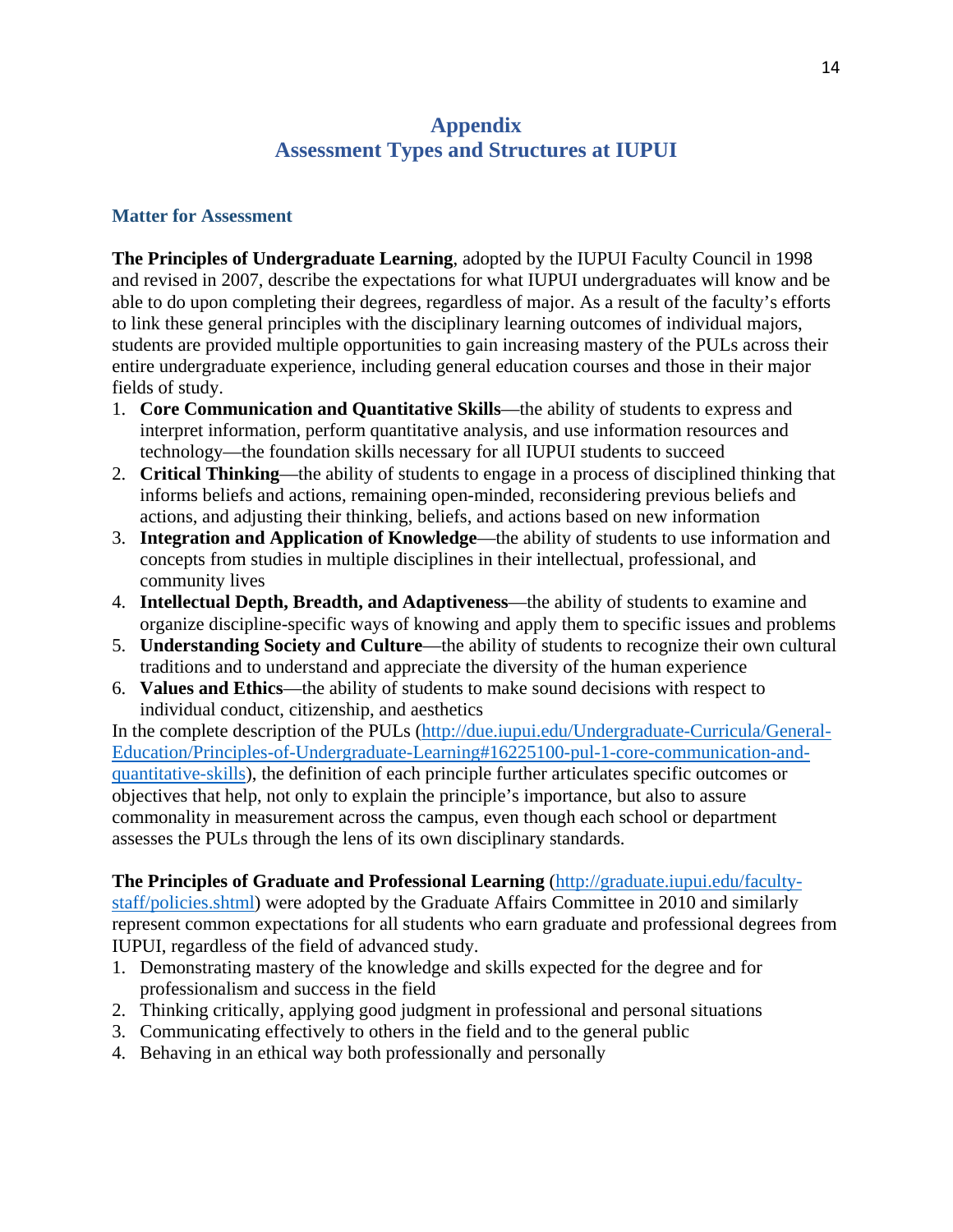**The Principles of Co-Curricular Learning**, developed by the Division of Student Affairs in 2013, address outcomes of both undergraduate and graduate learning within a co-curricular context. Grounded in the PULs and PGPLs, the PCLs incorporate two additional principles: Intra- and Inter-personal development. Each has a set of associated outcomes (see http://studentaffairs.iupui.edu/about/assessment/learning-outcomes.shtml). The PCLs thus furnish the framework for co-curricular programs such as leadership development, residence life, campus recreation, and on-campus employment.

- 1. **Core Communication Skills**--the ability of students to express and interpret information and use information resources and technology—the foundational skills necessary for all IUPUI students to succeed.
- 2. **Critical Thinking**--the ability of students to engage in a process of disciplined thinking that informs beliefs and actions. A student who demonstrates critical thinking applies the process of disciplined thinking by remaining open-minded, reconsidering previous beliefs and actions, and adjusting his or her thinking, beliefs, and actions based on new information.
- 3. **Integration and Application of Knowledge**--the ability of students to use information and concepts from studies in multiple disciplines in their intellectual, professional, and community lives.
- 4. **Intellectual Depth, Breadth, and Adaptiveness**--the ability of students to examine and organize disciplinary ways of knowing and to apply them to specific issues and problems.
- 5. **Understanding Society and Culture**--the ability of students to know and identify the interests, beliefs, and customs of their community and others through interaction, selfdiscovery, scholarship, and active participation in communal traditions.
- 6. **Values and Ethics**--the ability of students to make sound decisions with respect to individual conduct, citizenship, and aesthetics.
- 7. **Intrapersonal Development**--the ability of students to be aware of their emotions, behaviors, and motivations, analyze their strengths and weaknesses, and take responsibility for their decisions and actions.
- 8. **Interpersonal Development**--the ability of students to navigate social and organizational systems such that they acknowledge and respect the values of others in their interactions while creating conditions of mutual benefit for themselves and those around them.

**RISE to the IUPUI Challenge.** IUPUI's academic plan calls for all IUPUI undergraduates to participate during their college careers in two experiences captured in the acronym RISE— Undergraduate **R**esearch, **I**nternational Learning, **S**ervice Learning, or other **E**xperiential Learning (such as internships, practica, and clinical or field experiences). These experiences occur within courses, and are identified accordingly on students' transcripts. RISE experiences incorporate the PULs and often contain a reflective component that is incorporated, along with other relevant materials, into students' ePortfolios, digital stories, or other records to support assessment of PUL learning outcomes across the campus.

**The First-Year Experience.** One of IUPUI's mission commitments is that each of its core activities—teaching and learning; research, scholarship, and creative activity; and civic engagement—will be characterized by the pursuit of best practices. Many of these "best practices" support students' success in achieving their educational goals, particularly by enhancing academic engagement and improving retention and graduation rates. The RISE learning experiences are themselves forms of engaged learning closely correlated with improved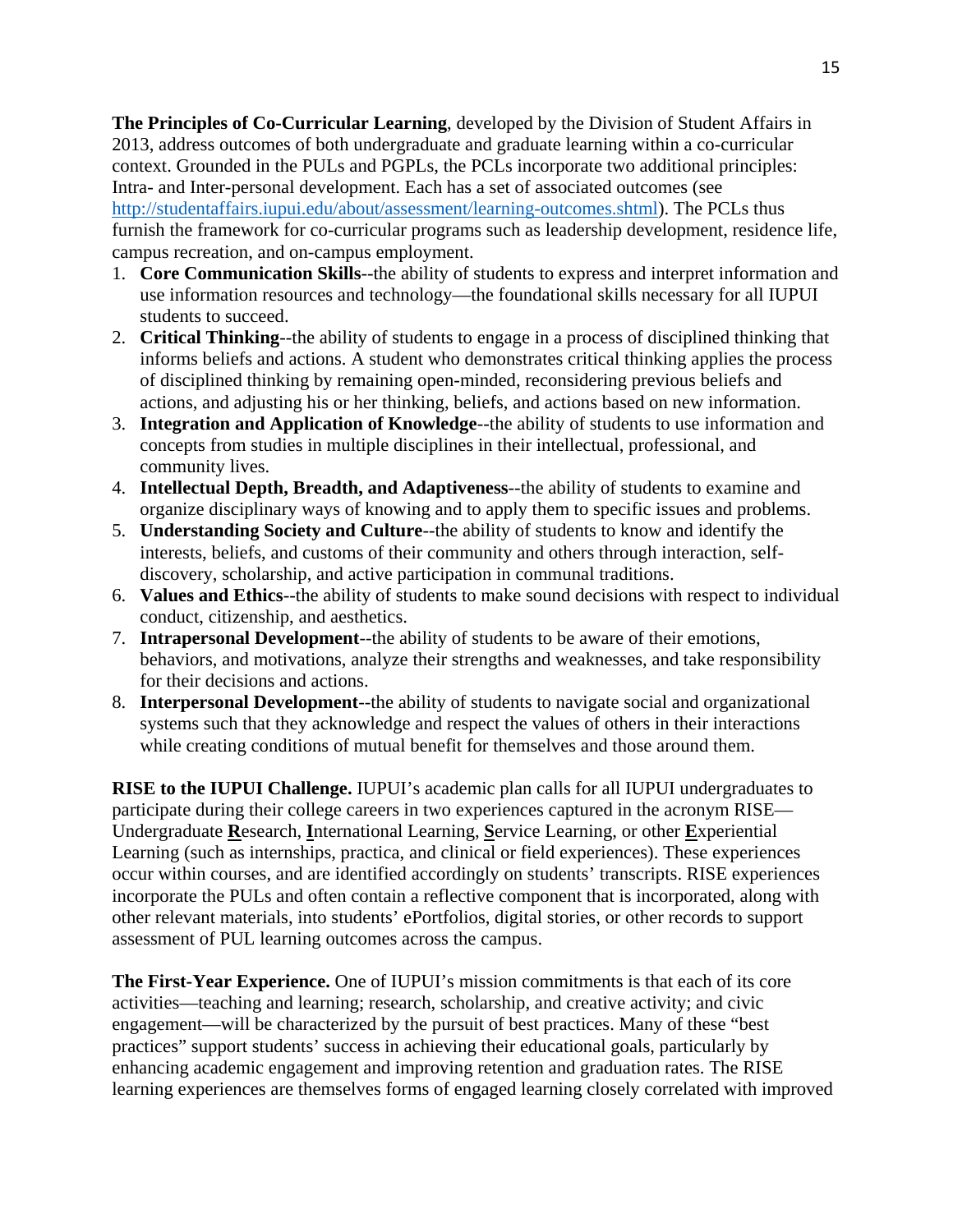learning outcomes. IUPUI has also invested substantial resources in its First-Year Experience programs to assure that students are well supported as they make the transition to college. Students are introduced to the PULs in their First-Year Seminars and Themed Learning Community courses; they also develop their PUL-related knowledge and skills in Gateway courses (courses that enroll the highest numbers of entering undergraduates), which account for over 30 percent of all undergraduate credit hours, and other introductory courses. Instructors and advisors work with new freshmen in First-Year Seminars to create a Personal Development Plan that includes academic and career goals integrated with the PULs. Assessment of these practices typically focuses on engagement levels, student perceptions, and percentages of students retained into their second semester and second year.

**Program and project evaluation.** Some assessment approaches resemble the kinds of customer satisfaction surveys or program evaluations common in the for-profit and non-profit sectors. Programs, as well as the institution as a whole, have educational reasons to measure student and alumni satisfaction. They want to understand student perceptions of roadblocks to completing their education, to check for disparities between what students think they are learning and what faculty believe students are learning, and to understand why students encounter difficulties with particular courses or concepts. Similarly, after attempting to improve some aspect of student academic support, a program evaluation approach is often the best means to follow up to assure the desired improvement. Forms of assessment that go beyond ascertaining academic achievement are thus necessary and useful in helping academic programs serve students well.

#### **Structures Supporting Assessment**

Primary responsibility for assessment of learning at IUPUI is properly decentralized to the faculty. Coordination is achieved through the work of two standing institutional groups: the Program Review and Assessment Committee (PRAC) and the Undergraduate Affairs Committee. In addition, the Council on Retention and Graduation (CRG), though primarily focused on student success and retention initiatives, also has occasion to address student learning outcomes assessment. Administrative support and leadership for assessment are provided through (1) the Division of Planning and Institutional Improvement, including its offices of Accreditation and Program Review, Institutional Effectiveness, and Testing Center, and (2) the Office of Institutional Research and Decision Support in Academic Affairs. The Office of the Executive Vice Chancellor for Academic Affairs contributes academic leadership and also assures that the Centers for Teaching and Learning, Service and Learning, and Research and Learning are engaged and ready to assist faculty in acting on any identified needs for improvement. In addition, many schools have active assessment committees, typically comprising representatives from all departments, that provide school-level coordination, reporting, and professional development opportunities.

Several practices prompt attention to assessment processes and results. Comprehensive program review helps ensure that general education and discipline-specific instruction and assessment are occurring according to plan. Review teams are asked to comment on the quality of curricula, methods of instruction, and evidence of student learning in general education, as well as in the major field of study. Annually, each educational unit prepares an Assessment Report to PRAC. These "PRAC Reports" serve as the main foundation for this report on learning assessment at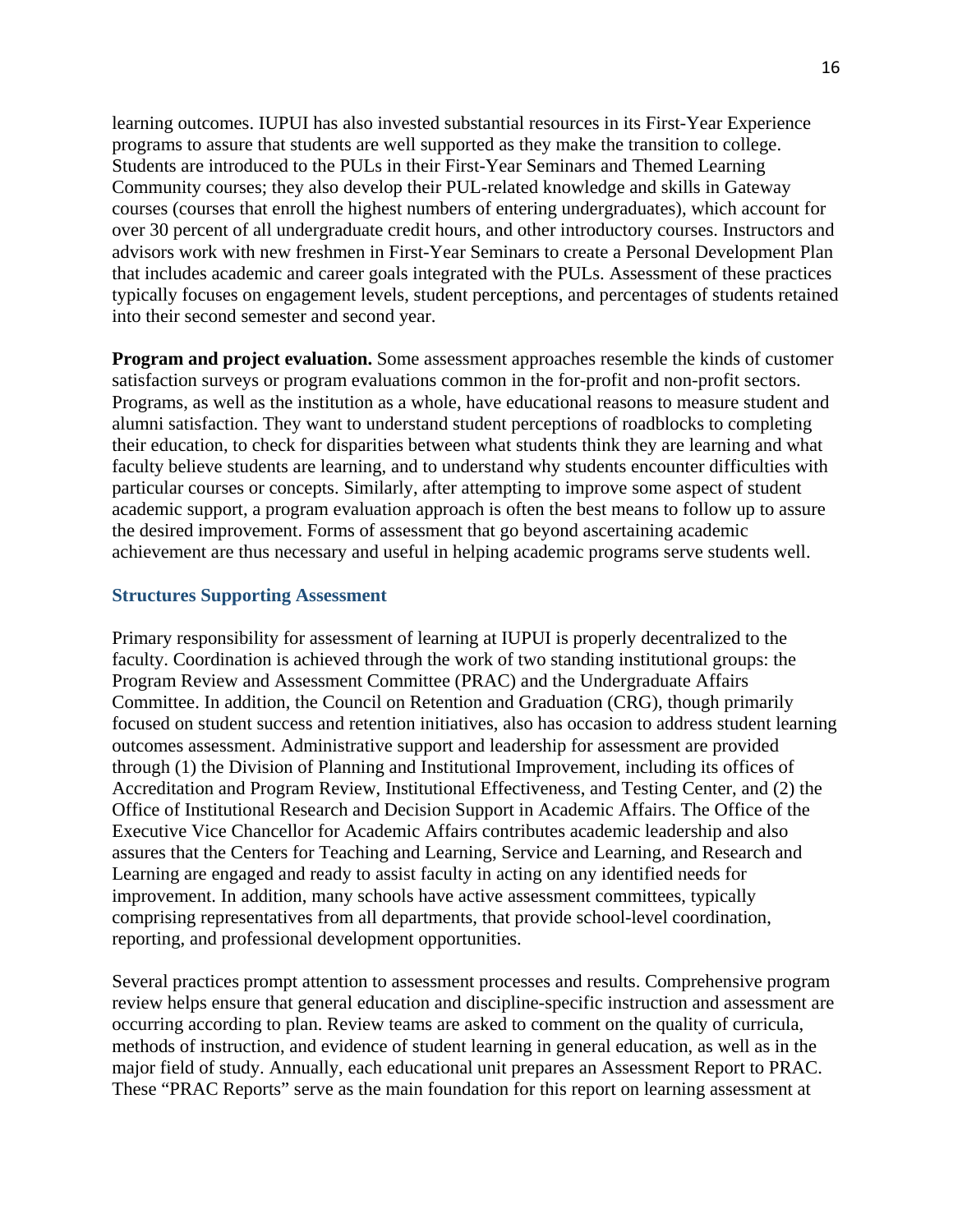IUPUI and are available at http://planning.iupui.edu/assessment/prac-files/school-reports/pracschool-reports.html.

### **Common Methods of Assessment**

**Grades.** Assignment and course grades are considered to be indirect evidence of learning for purposes of program or institutional assessment, but they do represent essential direct feedback from instructor to learner on individual progress and achievement. Since low grades can cause students to be underprepared for later courses, faculty members pay close attention to unusually high rates of low grades in classes so they can intervene when necessary. Grades in capstone courses and experiences (culminating experiences that offer students opportunities to integrate and apply learning of both content and skills) can often provide direct evidence of cumulative student learning. These courses and experiences typically include research projects, honors theses, creative exhibitions or performances, and/or internships or field experiences. Grades in these courses or experiences may bear directly on program assessment and are now integrated with PUL assessment as well.

**Surveys.** Indirect evidence of student learning is collected annually through a variety of surveys administered to representative samples of undergraduates. The locally developed IUPUI Continuing Student Satisfaction and Priorities Survey (CSSPS) was administered annually from 1995 until 2001, when it was moved to biennial administration to permit use of the National Survey of Student Engagement (NSSE) in alternate years. Currently, NSSE is administered every third year, while the CSSPS is administered in other years. Comparison of average responses of lower- and upper-division students offers an indication of how best practices adopted at IUPUI contribute to learning and development. National surveys like the NSSE allow IUPUI to benchmark its performance on learner engagement over time and against a set of peer institutions and other participating institutions. NSSE does not directly measure student learning, but higher education research demonstrates that the engaged practices on which NSSE focuses are closely linked to student learning. Our local surveys are particularly helpful for understanding students' perceptions of the extent to which they are mastering PUL skills and knowledge.

Another example of survey-based indirect evidence is the survey of undergraduate alumni employment and satisfaction conducted since 1996-97. Several subsets of questions probe how well students believe their education at IUPUI prepared them for their careers and/or graduate study. Direct experience in a job or graduate program may offer alumni perspectives on their learning that are more realistic than were their perceptions when they graduated.

School-level results of locally developed surveys are given to IUPUI schools to enable them to compare themselves to other schools on campus and to results at other institutions that administer NSSE. In addition, program-level results of the CSSPS are provided to individual programs in years when those programs undergo their IUPUI program reviews.

**External sources.** External audiences also contribute directly to our understanding of our undergraduates' learning outcomes. For example, many of the schools that prepare students for employment in professional fields (e.g., nursing, business, engineering) periodically survey employers of their graduates to assure that students are acquiring the abilities and knowledge